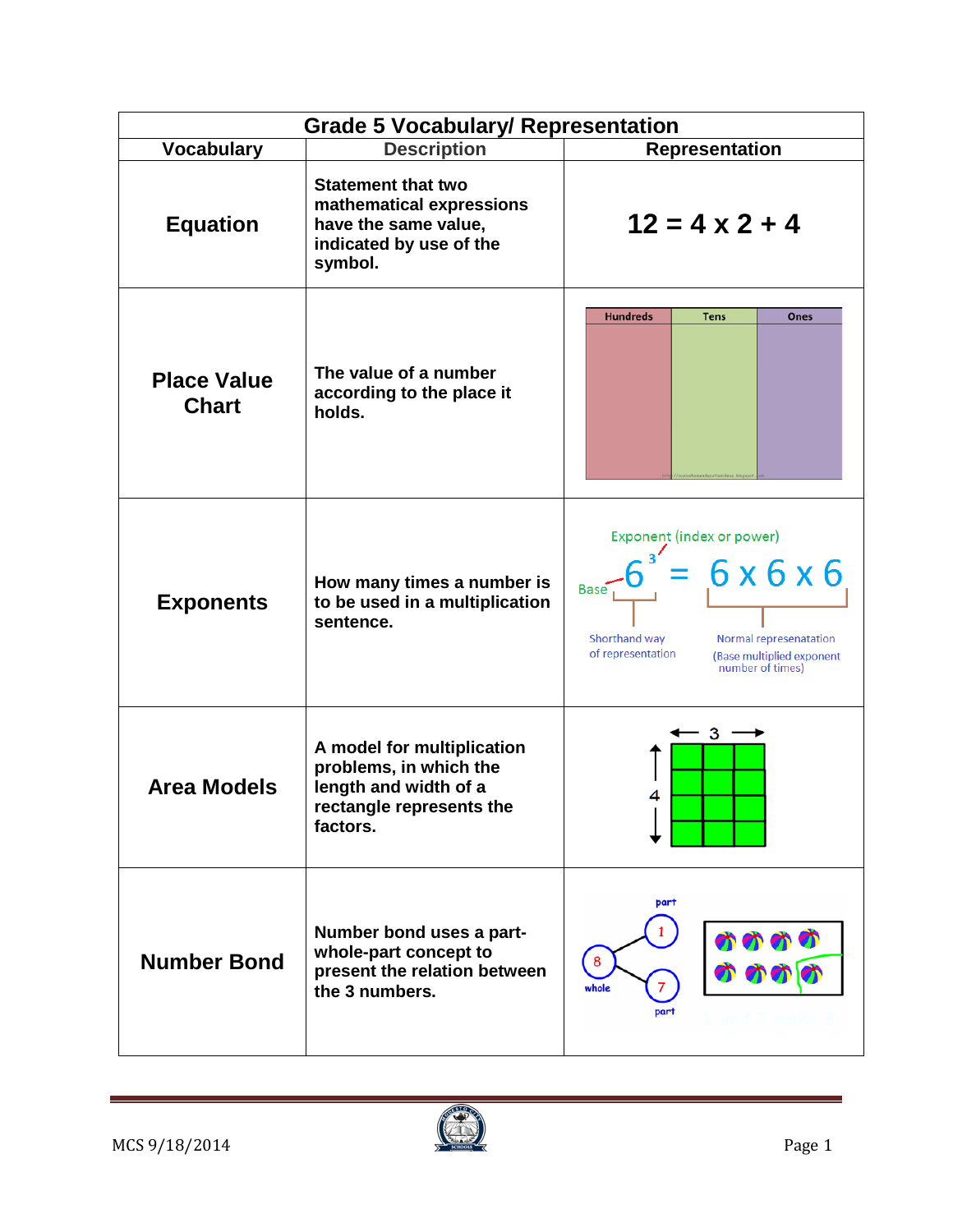| <b>Grade 5 Vocabulary/ Representation</b> |                                                                                                                                             |                                                                                 |  |
|-------------------------------------------|---------------------------------------------------------------------------------------------------------------------------------------------|---------------------------------------------------------------------------------|--|
| <b>Vocabulary</b>                         | <b>Description</b>                                                                                                                          | Representation                                                                  |  |
| <b>Tape Diagram</b>                       | Tape diagrams show the<br>relationship between two<br>quantities.                                                                           | $\begin{array}{c c} & b & b \ \hline o & o & o & o \end{array}$<br>$6 + 6 = 12$ |  |
| Rectangular<br><b>Fraction Model</b>      | <b>Rectangular Fraction Models</b><br>help students see the<br>relationship between fractions<br>and help show equivalent<br>fractions.     | $\frac{1}{3}$<br>Example of a rectangular fraction model                        |  |
| <b>Parallel Lines</b>                     | Two lines in a plane that do<br>not intersect.                                                                                              |                                                                                 |  |
| Perpendicular                             | Two lines are perpendicular if<br>they intersect, and any of the<br>angles formed between the<br>lines are 90° angles.                      | sa at right an                                                                  |  |
| Coordinate<br><b>Plane</b>                | Plane spanned by the $x$ -axis<br>and $y$ -axis in which the<br>coordinates of a point are<br>distances from the two<br>perpendicular axes. | $-6$ $-5$ $-4$ $-3$ $-2$ $-1$<br>234<br>$\mathsf{I}2$<br>L3<br>L4               |  |

 $\sim$